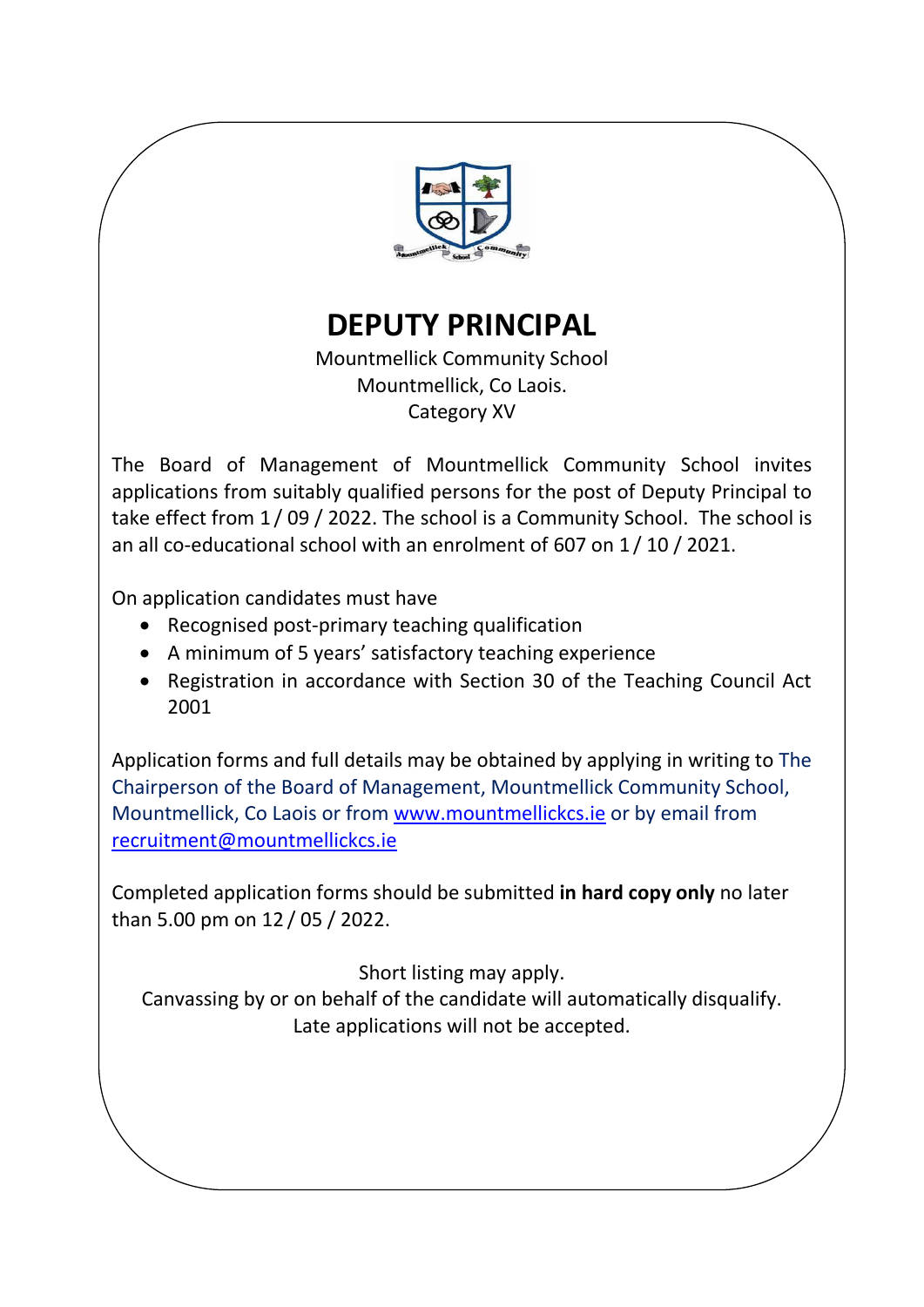

# **Príomhoide Tánaisteach**

Pobal Scoil Mointeach Milic,

Mointeach Milic, Laoise.

Catagoir XV

Tá Bord Bainistíochta Scoil Pobal Scoil Mointeach Milic ag lorg iarratais ó mhúinteoirí cuícháilithe do phost mar Phríomhoide Tánaisteach. Tosóidh an té a cheapfar sa phost seo ar 1 / 09 / 2022. Is scoil phobail í seo. Is scoil chomhoideachais í agus tá 609 daltaí ag freastal uirthi ar 1/ 10/ 2021.

Ní mór d'iarrthóirí na riachtanais seo a leanas a chomhlíonadh tráth an iarratais:

- Cáilíocht aitheanta múinteoireachta iar-bhunoideachais
- Taithí shásúil cúig bliana ar a laghad de mhúinteoireacht
- Clarú de réir Alt 30 den Acht um Chomhairle Mhúinteoireachta, 2001

Is féidir foirmeacha iarratais agus sonraí an phoist a fháil trí iarratas i scríbhinn a chur chuig: An Cathaoirleach, Bord Bainistíochta, Pobal Scoil Mointeach Milic: nó, is féidir foirmeacha iarratais a fháil ó [www.mountmellickcs.ie](http://www.mountmellickcs.ie/) nó trí ríomhphost chuig [recruitment@mountmellickcs.ie](mailto:recruitment@mountmellickcs.ie)

Ní mór d'iarrthóirí iarratas **i gcruachóip amháin** a chur ar aghaidh tráth nach déanaí an 5.00 i.n. ar 12 / 05 / 2022

Tharlódh go ndéanfaí gearrliostú ar iarrthóirí. Dícháileofar iarrthóir ar bith a dhéanann canbhasáil ar a s(h)on féin, nó sa chás go ndéanann duine ar bith eile canbhasáil ar a s(h)on. Ní ghlacfar le hiarratais dhéanacha.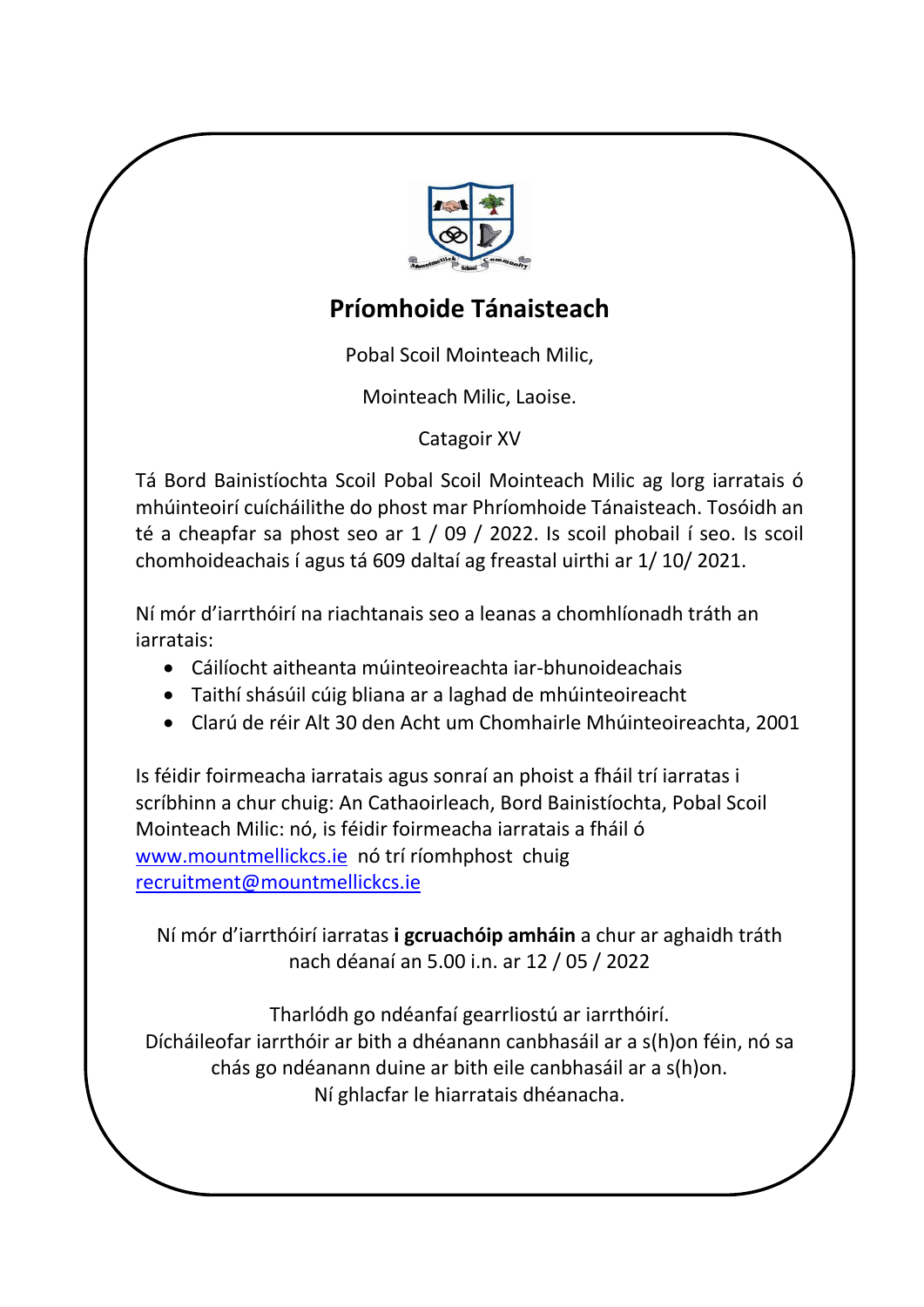

# **JOB DESCRIPTION**

# **DEPUTY PRINCIPAL MOUNTMELLICK COMMUNITY SCHOOL**

#### **Post Summary**

The overall responsibility of the Deputy Principal is to assist the Principal in the management of this school.

Besides the discharge of specific administrative and management duties, the Deputy Principal also exercises a leadership and motivational role in the direction of the school enterprise. Together the Principal and Deputy Principals form the senior management team of the school, they must work in tandem to fulfil the aims and objectives of the school. That teamwork is also broadened to include the post holders to form part of the management team and the staff whose co-operation and commitment are also vital to the achievement of the goals of the school.

The Deputy Principal is required to deputise for the Principal in their absence in all matters organisational/administrative and in relation to discipline within the school.

The Deputy Principal must be willing to work in conjunction with/under the direction of the Principal.

The Deputy Principal shall teach a maximum of eight hours per week. This may vary in accordance with the relevant DE Circular Letter.

Notwithstanding the maximum number of teaching hours, the Deputy Principal will normally be required to be in attendance in the school throughout the school day.

The Deputy Principal may also be required by the Board of Management to be present in the school for periods during the State Examinations and for other periods outside the normal opening hours and days of the school such as may be necessary from time to time. The Deputy Principal must be at the school to supervise pupils at the entrance and exit of the school.

### **Reporting/Accountability Relationship**

The Deputy Principal shall report to the Principal.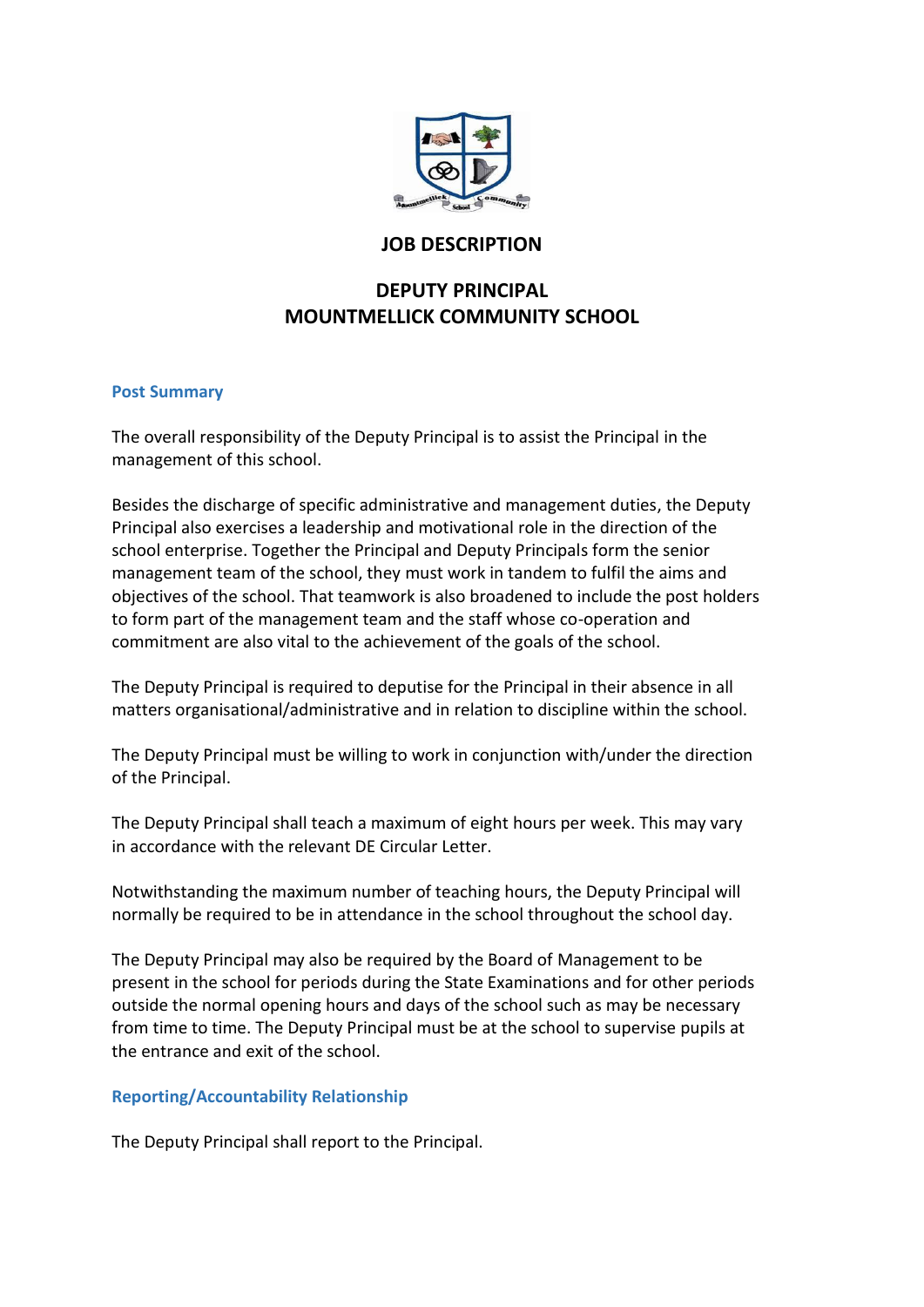# **Key Areas of Responsibility**

The Deputy Principals, in collaboration with the Principal, shall have responsibility for the following key areas:

### **Leading Learning & Teaching**

- Assist the Principal in developing a school environment which is supportive of learning and high achievement among the students.
- Develop and provide appropriate learning and curriculum programmes and methods of instruction that meet the needs of all students in the school and timetabling to support them.
- Promote effective learning and teaching practices across the school.
- Assist in the development of the school curriculum and assessment policies.
- Develop and implement systems for recording individual pupils' progress and ensure that parents are informed regularly of the progress of their children at the school.
- Assist the Principal in supporting the monitoring and evaluation of learning and teaching across the school and contribute to school self-evaluation and the development of improvement plans.

### **Leading School Development**

- Assist the Principal in the re-evaluation of the purpose, objectives and activities of the school in line with School Self-Evaluation Guidelines from the Department of Education Inspectorate.
- Assist the Principal in developing the education aims and objectives of the school and devising strategies to achieve them.
- Assist the Principal in co-ordinating the school plan and policies for approval by the Board of Management.

### **Developing Leadership Capacity**

- Develop a good working relationship with the Principal, teaching staff and ancillary staff.
- Treat all staff with respect and develop positive relationships.
- Assist the Principal in promoting ongoing staff development and in-service and in the identification of the staffing needs of the school – i.e. teaching and support staff.
- Co-ordinate Staff Development and organise Staff Days.
- Assist the Principal in advising the ETB/Board of Management as to a probationary teacher's suitability for continued employment in the school.

#### **Communication**

- Develop effective communication systems with pupils, staff, parents and the wider community.
- Maintain effective relationships with the stakeholders involved (BOM, staff, students, parents, Parents Association, Student Council and the wider school community).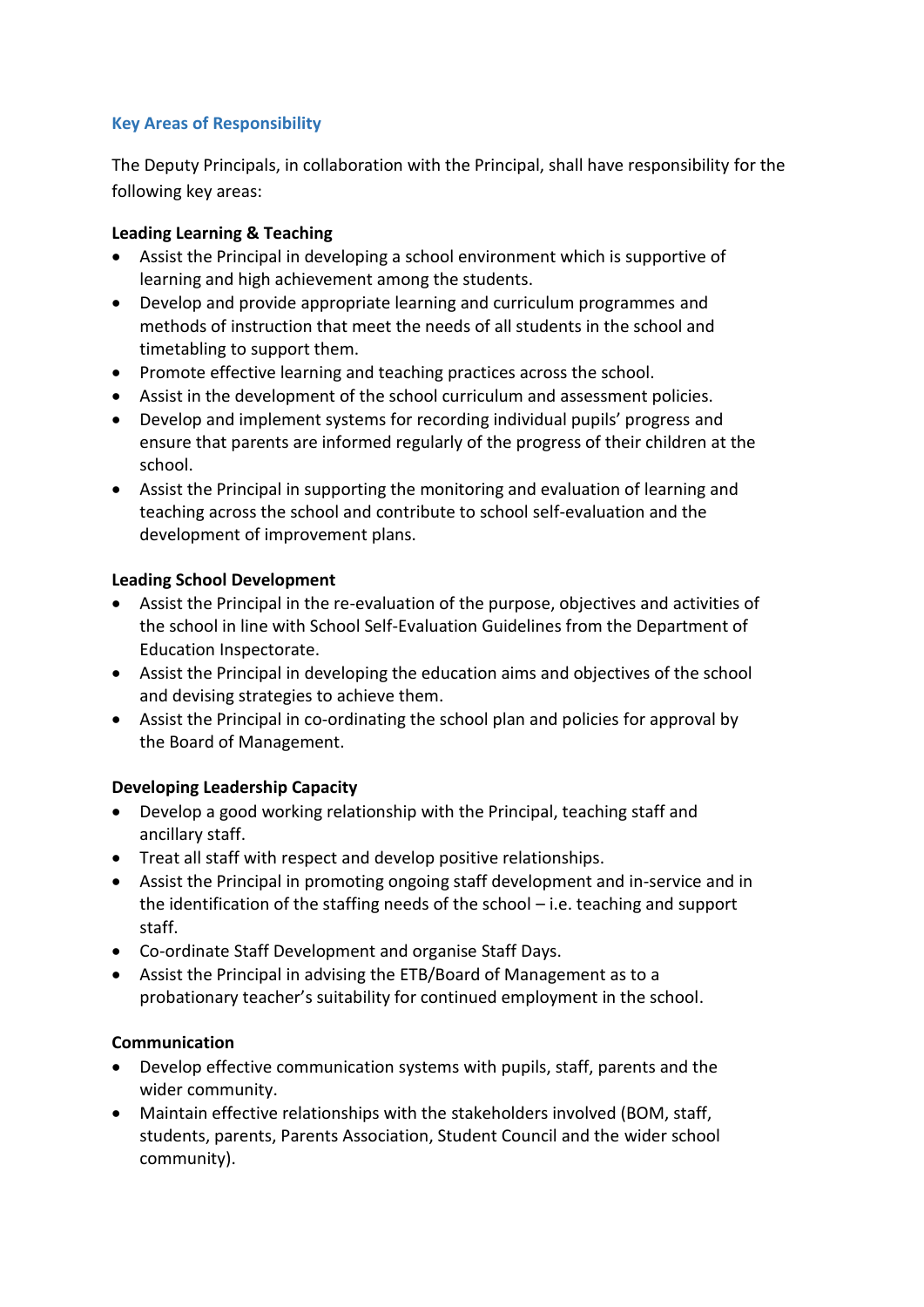- Communicate with students, staff and parents in a positive, friendly and professional manner.
- Implement the Code of Behaviour and all school policies with an understanding of their rationale.
- Liaising with the school union representatives on matters relating to the school.

## **Managing the Organisation**

- Assist the Principal in the day to day management of the school, including the planning and overseeing of the daily time tabling of classes.
- Assist the Principal in matters of student discipline, in the promotion of good order and general supervision between classes.
- Be responsible for the roster of absent teachers and the implementation of and monitoring of the Supervision and Substitution Scheme.
- Establish and maintain effective data management systems such as student records, teacher records, attendance, purchasing procedures and timetables.
- Assist the Principal with break time and lunch time supervision.
- Assist the Principal with morning supervision prior to school opening.
- Assist the Principal at and being available for the duration of the State Examinations in June.
- Prepare a summary of results of the State Exams for the Board of Management.
- Assist at open days and nights and award nights.
- Assist with the enrolment/assessment of the First Year Cohort.
- Assist in ensuring the security of the school building and safe keeping of property.
- Conduct the ordinary activities of correspondence, making reports and returns of information as required by the Department of Education and the Board of Management and ensuring that arrangements are made for dealing with such administrative matters during vacation periods.
- Comply with the lawful orders of the ETB/CE/BOM and with the rules and requirements of the Minister for Education.

### **Self-Awareness and Self-Management**

- Appreciate the importance of the Principal/Deputy Principal relationship, the relationship with other members of the school community and the importance and overall impact of effective working relationships.
- Set a good standard of professional interactions and ensure professional relationship boundaries are in place.
- Be aware of their skill set and be willing to seek help and advice when required.
- Uphold professional integrity at all times, e.g. discretion, confidentiality, loyalty and trust.

Note: In accordance with the DE Circulars the Deputy Principal shall enter into an agreement with the Principal to undertake certain administrative duties from time to time, commensurate with the responsibilities of the position*.*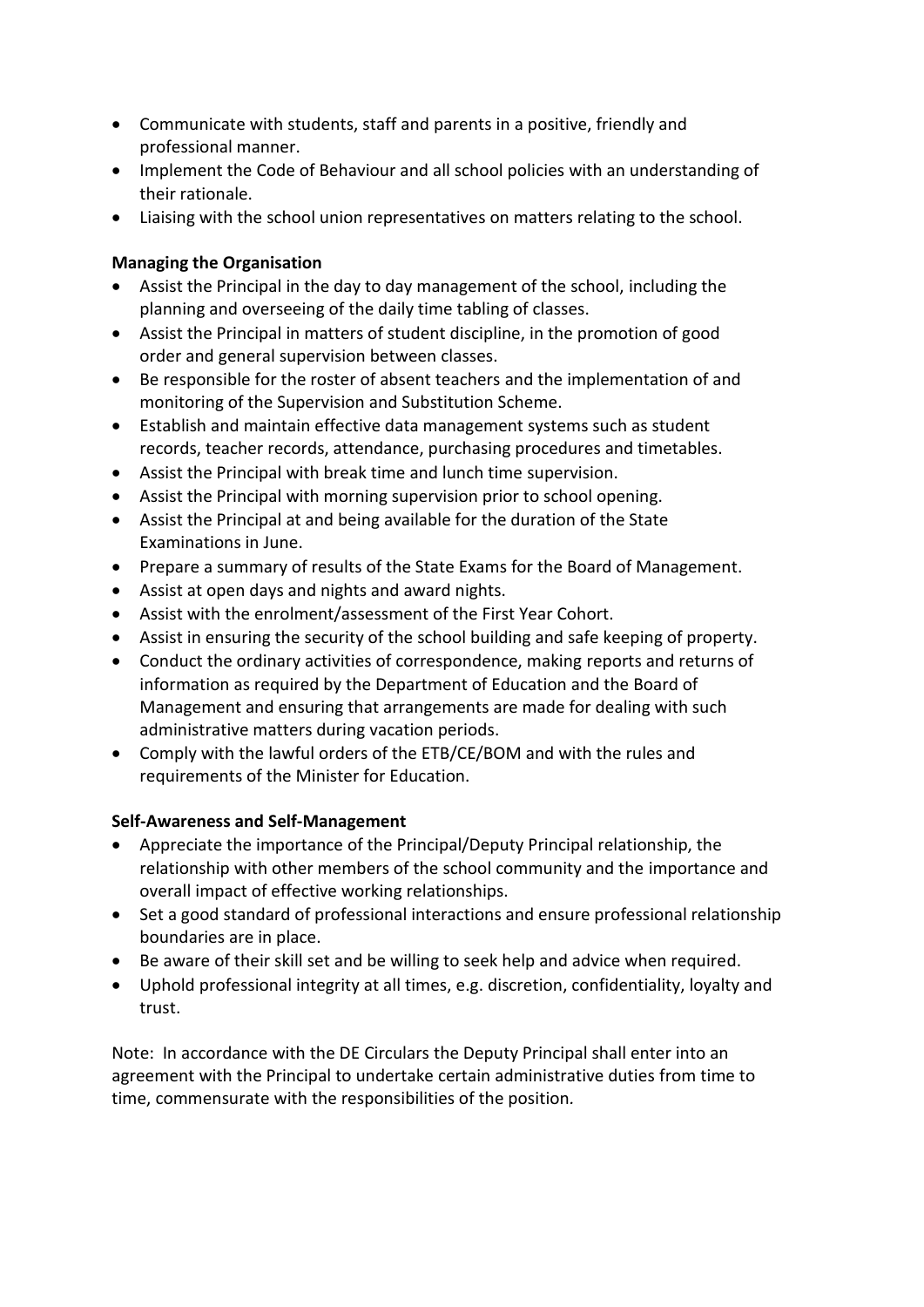

### **PERSON SPECIFICATION DEPUTY PRINCIPAL Mountmellick Community School**

#### **Essential Criteria:**

To qualify for appointment candidates must:

- Have Post-Primary Teaching Qualifications recognised by the Department of Education for the purpose of teaching in a second level school as defined by Department of Education.
- Have a minimum of five years' whole time satisfactory teaching service or its equivalent.
- Be registered with the Teaching Council (at the time of application for the Community and Comprehensive Sector).

### **Core Competencies Required:**

### **Leading Learning & Teaching**

Understands that high quality learning and teaching is the core business of a school and demonstrates the skills to act as the instructional leader promoting a culture of improvement and collaboration in this area.

#### **Leading School Development**

Demonstrates the ability to establish and maintain a guiding vision for the school in line with the mission statement and communicates appropriately the goals and expectations of this vision to the school community.

#### **Developing Leadership Capacity**

Empowers staff to carry out leadership roles, facilitates active student participation in school leadership while reflecting on the effectiveness and sustainability of their personal leadership and networking with other leaders.

#### **Communication**

Demonstrates the capacity to clearly hear and articulate views, opinions and attitudes through effective, appropriate and empathic interaction with all stakeholders in a variety of situations and contexts.